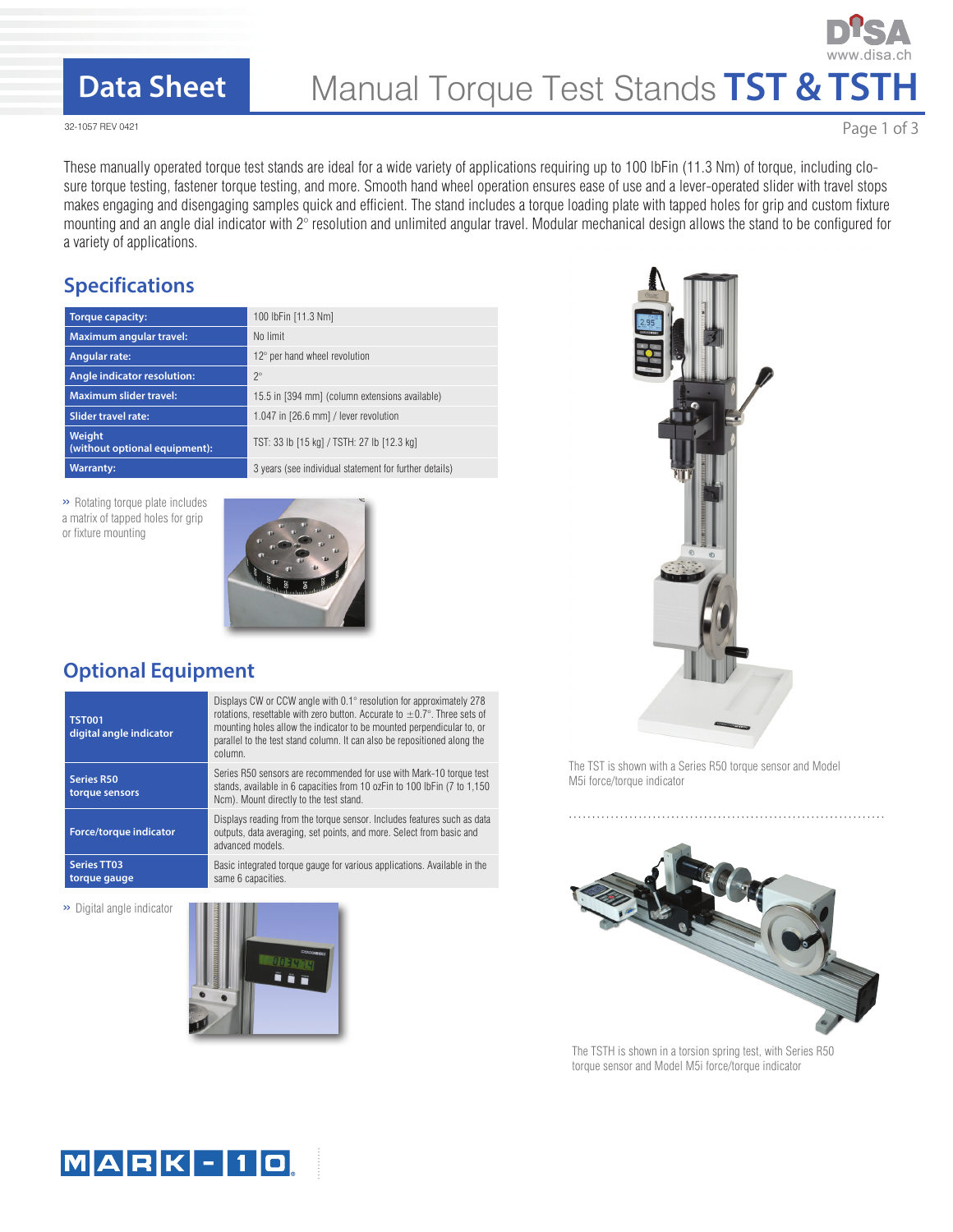# **Data Sheet**

# Manual Torque Test Stands **TST & TSTH**

32-1057 REV 0421

### **In The Box**

The TST and TSTH test stands are shipped as shown at right, and include the following accessories:

- (1) Allen wrench set
- (1) Indicator mounting kit
- (1) Column cap with hardware
- (4) Thumb screw for mounting indicator
- (1) Base with hardware (TST)
- (2) Mounting leg with hardware (TSTH)
- (1) Additional column cap with hardware (TSTH)

#### **Dimensions** in [mm]





Page 2 of 3